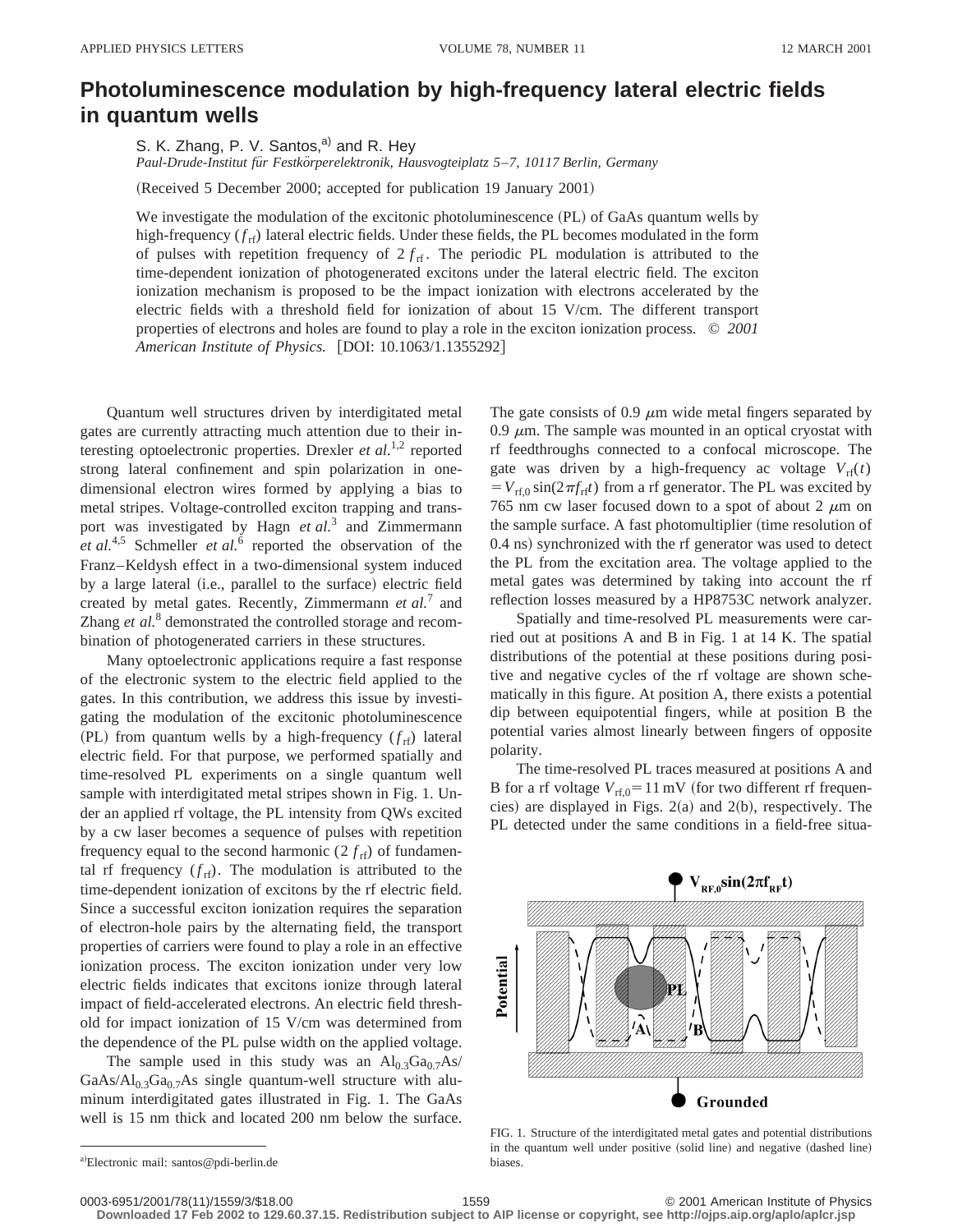

FIG. 2. Pulsed PL traces measured for  $f_{\text{rf}} = 50 \text{ MHz}$  (left) and  $f_{\text{rf}}$  $=100$  MHz (right) and for a rf voltage of 11 mV at (a) position A and (b) position B.

tion is indicated by the line labeled ''no rf.'' The PL traces consist of pulses with repetition rates corresponding to the second harmonic  $(2 f_{\text{rf}})$  of the rf excitation frequencies.

The periodic modulation is attributed to the quenching of the PL signal induced by the lateral electric field produced by the metal gates. It can be understood based on the simple model presented in Fig. 3(a). When  $V_{\text{rf}}(t)$  exceeds a threshold value corresponding to a threshold electric field  $E_t$ , the photogenerated excitons are ionized by the electric field, leading to a reduced PL response. In this case, PL pulses with a half width  $\Delta t$  appear twice within a rf cycle as shown in Fig.  $3(b)$ , in accordance with the experimental results. The free electrons and holes produced by exciton dissociation can be stored at positions A and B. As demonstrated in Ref. 8, these carriers recombine, when the rf field reverses its sign, leading to an additional contribution to the PL signal. The latter explains, why the intensity of the PL pulses may exceed the PL intensity in the absence of a rf voltage (see Fig. 2). Time-resolved PL traces recorded on the same sample after pulsed laser excitation (not shown here) show, in fact, a sequence of pulses delayed by multiples of  $1/(2 f_{\rm rf})$ , thus confirming the storage effect. $8$  The integrated intensity of the delayed pulses, however, is less than one tenth of that of the first PL peak. For that reason, we will neglect the PL contribution from stored carriers in the discussion that follows.

To study the influence of the local potential profile on



FIG. 3. Schematic time dependence of the electric field (a) and of the PL  $intensity$   $(b)$ .



FIG. 4. PL traces measured under a rf excitation of 100 MHz for different rf voltages at  $(a)$  position A and  $(b)$  position B.

exciton ionization, PL traces were measured for  $f_{\text{rf}}$  $=100$  MHz and for different rf voltages at positions A and B, as shown in Figs.  $4(a)$  and  $4(b)$ , respectively. At position B, the PL pulses have an almost uniform amplitude. At position A, however, every second pulse has a much lower amplitude. The effect, which becomes stronger at very low voltages, indicates that the PL in position A is not efficiently quenched in half of a rf cycle. We attribute this asymmetry to the difference in mobilities for electrons and holes. At position A, PL modulation requires the extraction of electrons (holes) produced by exciton dissociation from the potential dip  $(cf. Fig. 1)$  during the positive  $(negative)$  cycles of the rf voltage. Since the hole mobility in GaAs is much lower than that of electrons, holes will not be efficiently extracted during the negative rf half cycle, but recombine with electrons trapped in the dip. At position B, however, PL quenching only requires electron extraction, which can efficiently take place during both half cycles of the rf voltage. A modulation with uniform pulse amplitude is then always expected at this position.

The PL quenching at very low rf voltages indicates that optically generated excitons can be ionized by rather weak electric fields. According to the simple model shown in Fig. 3, the threshold electric field  $E_t$  for exciton ionization can be estimated from the rf voltage dependence of the width  $\Delta t$  of the PL pulses. If we approximate the electric field at position B by a constant  $V_{\text{rf}}/a$  and take into account the field reduction of  $\exp(-2\pi d/a) \approx 25\%$ <sup>6</sup> arising from the ratio between the depth  $d=0.2 \mu$ m and the finger separation  $a=0.9 \mu$ m, we obtain

$$
E_t \approx \frac{V_{\text{rf,0}}}{a} \exp\left(-\frac{2\pi d}{a}\right) \sin(2\pi f \Delta t). \tag{1}
$$

3. 3. Schematic time dependence of the electric field (a) and of the PL<br>  $E_t \approx \frac{V \text{ rf}, 0}{a} \exp\left(-\frac{2\pi a}{a}\right) \sin(2\pi f \Delta t)$ . (1)<br>
Downloaded 17 Feb 2002 to 129.60.37.15. Redistribution subject to AIP license or copyright,